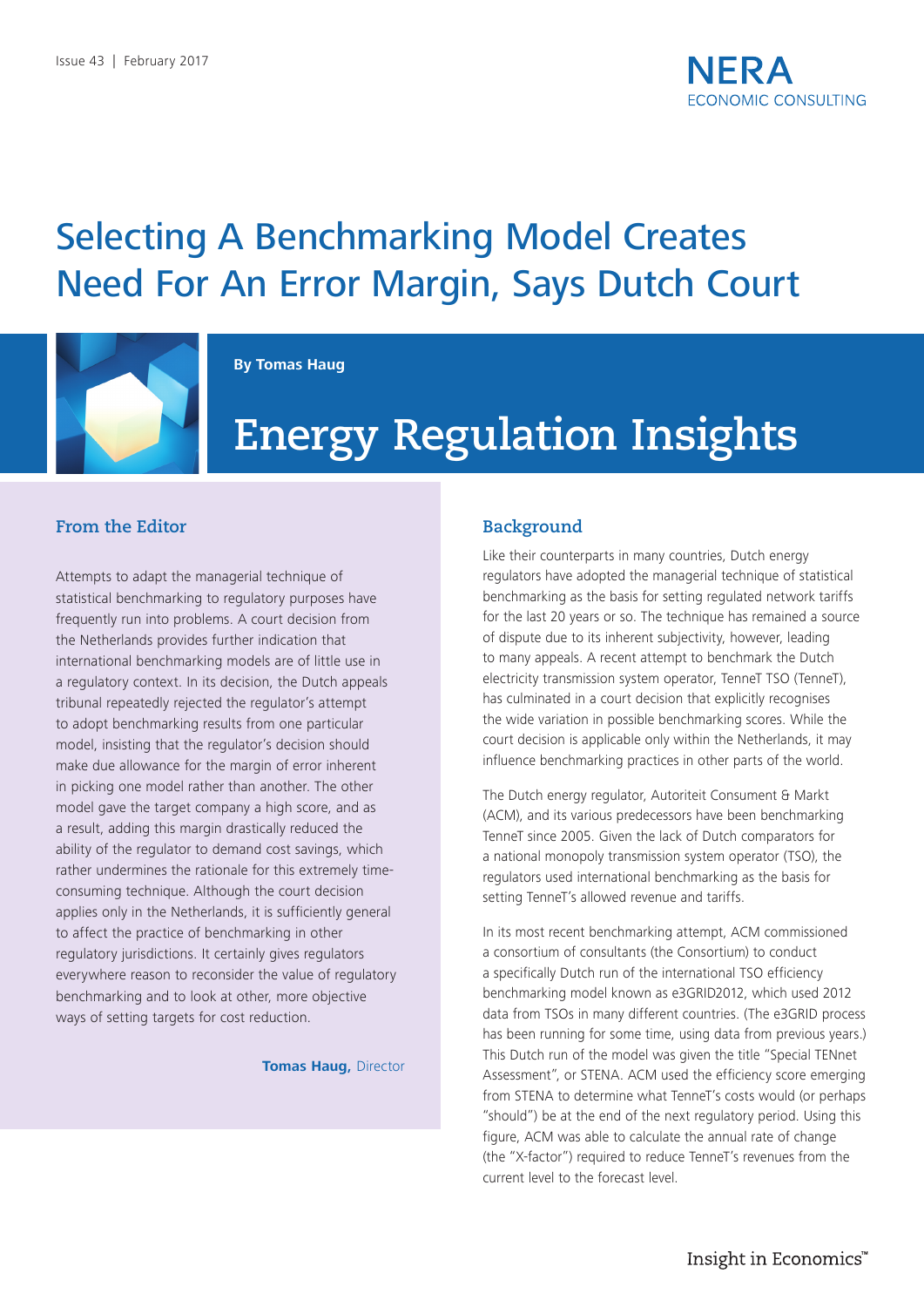

In STENA, ACM ordered the use of specific assumptions about the Weighted Average Cost of Capital (WACC), asset depreciation lives, and the consumer price index, rather than using the assumptions adopted for e3GRID2012. STENA used parameters that corresponded to ACM's regulatory decisions for the regulatory period from 2011 to 2013. As a result of changing these assumptions, TenneT's efficiency score dropped from 100% (in e3GRID2012) to 85% (in STENA).

According to the Consortium, the main reason for the drop in TenneT's efficiency score was the change in the WACC. In the words of the Consortium:

In STENA 2012, the result of [85]% can be interpreted simply as 'if TenneT would invest and operate as efficiently as the peer units subject to the parameters of TenneT, then [85]% of the total expenditure for construction, maintenance and share of support would be enough to provide all current services'. Inversely, '[15]% of the current total expenditure for construction, maintenance and share of support could have been avoided if TenneT had applied the best practices of TSO peers operating under the same financial constraints as TenneT'.1

In fact, it is mere presumption to assume that TenneT could have reduced its costs by 15% merely by adopting best practices; the cost difference may also be due to other factors not taken into account in the model. Regardless, that was the manner in which ACM chose to interpret the benchmarking results.

#### **Key Driver of TenneT's "Efficiency"**

In the e3GRID2012 model, the Consortium assumed a common WACC of 4.36% (post-tax). For STENA, ACM changed the WACC to 6% (pre-tax), which is the WACC that applied in the Netherlands for the period 2011 to 2013. The corresponding post-tax WACC is 4.81%, and therefore close to the e3GRID2012 assumption on a like-for-like basis. Hence, the main difference between e3GRID2012 and STENA arose over the treatment of corporate taxes. The former excluded such taxes (as irrelevant to a comparison of efficiency), whilst the ACM included such taxes within its specifically Dutch model, as a component of the formula for a pre-tax WACC.

To understand how including a (mostly uncontrollable) cost item like tax in a benchmarking model can significantly affect the resulting scores, it is worth considering in more detail how benchmarking works in general and how it was conducted by the ACM's consultants.

STENA (like e3GRID) is based on the method of Data Envelopment Analysis (DEA)—a benchmarking approach used in a number of regulatory contexts. Normally described as "non-parametric", DEA is a deterministic calculation of relative performance.2 In DEA, the relative importance of different cost drivers is found by a linear optimisation procedure. The optimisation procedure defines a "frontier" of best-performing firms, which are classed as "100% efficient". For each firm, the model then constructs a composite made up by weighting the outputs of the frontier firms that are closest to the frontier. DEA then awards each firm an "efficiency score" defined by its performance relative to this weighted composite firm.

Given a relatively small sample, consisting of 21 highly varied European electricity TSOs, a DEA model will inevitably place many of the participating TSOs on the frontier, simply because no other TSO is comparable. The Consortium expressed concern with this outcome, stating that a "... disproportionate[ly] large share of the TSOs appear fully efficient by default simply because within the small sample there are not sufficiently many similar entities to allow comparison".<sup>3</sup> Rather than accepting that the small sample invalidates any proper comparisons, the Consortiums claimed that there were *"methodologically sound ways to alleviate these problems"*, for example, by constraining the weights that are placed on each output (so-called "weight restrictions"). The Consortium acknowledged that there was no single objective way to determine "reasonable values for the restrictions on the output weights". Thus, lacking any objective way to determine the constraints, the Consortium set a range of weight restrictions (+/-50%) around the regression coefficients estimated in their analysis of cost drivers. The assumed range was chosen arbitrarily, but affected the outcome of the process (a common problem with most benchmarking exercises). Box 1 illustrates how this adjustment can affect the scores emerging from DEA.

In the Dutch national run of the model, the weight restrictions were re-calculated for the national parameters, most notably the pre-tax WACC of 6%. The Consortium explained that the change in WACC had a large impact on the regression coefficients (and, therefore, on the weight restrictions), as the coefficients were unstable. In particular, for the DEA output variable known as "density",<sup>4</sup> the weight restriction fell to a much lower (i.e. more restrictive) level. This tightening of the restriction had a significant impact on TenneT, for which density was a key explanatory cost driver. TenneT operates in an area with relatively high population density, which drives up construction costs.

Tightening the weight restriction on "density" had the effect of reducing the extent to which density could explain TenneT's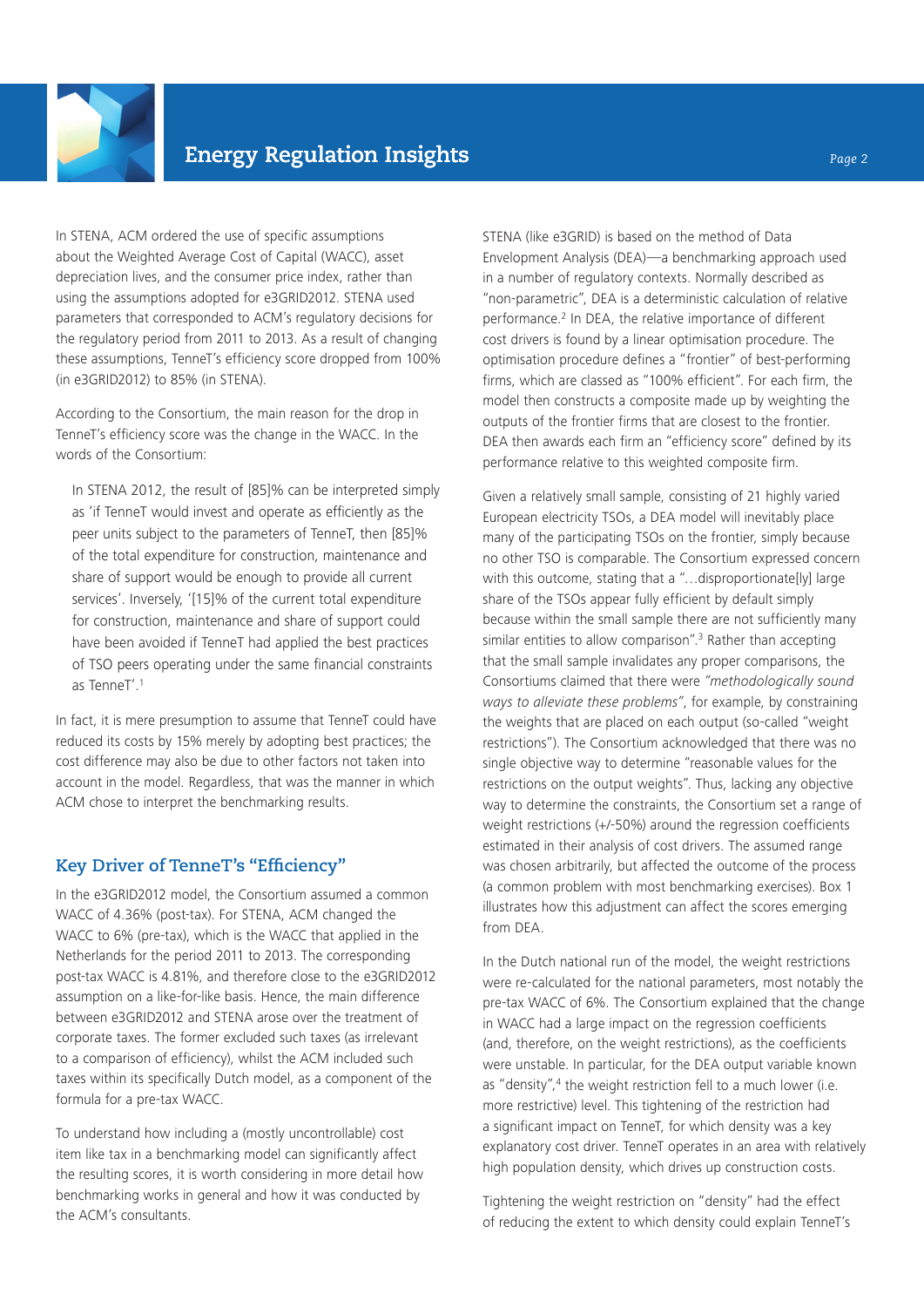

costs. Thus, in this model, changing to a higher WACC (by including tax—a non-controllable cost item) reduces the impact of density on total costs. From an engineering perspective, this outcome has no plausible explanation.

Therefore, the STENA2012 study should be regarded as unreliable and defying common sense. The Consortium does not provide any intuitive explanation for the fall in TenneT's efficiency score stating only that:

TenneT is obtaining a lower score in the STENA2012 than the e3GRID2012 study (…) primarily driven by the WACC at 6% via impact on the regression coefficients, the effect of other changes being marginal. Above 6% and below 5%, the OLS coefficients are stable.<sup>5</sup>

The reference to the regression ("OLS") coefficients being stable "[a]bove 6% and below 5%" is irrelevant, given that the change in the WACC lies specifically *within* this range. Unstable statistical regressions do not provide any justification for the observed result and suggests that any efficiency targets emerging from the Consortium's benchmarking must be unreliable.

### **NERA's Role**

In parallel to the e3GRID2012 benchmarking project, a sub-group of the TSOs performed a "Shadow Benchmarking" project. Its purpose was to follow and replicate the analysis undertaken by the Consortium. NERA experts carried out the shadow benchmarking on behalf of these TSOs.

"The judgement of the tribunal has a number of implications, both for the practice of benchmarking, and for the higher level choice as to whether this kind of benchmarking is worthwhile in a regulatory context."

Using the data provided by these TSOs, we were able to replicate the regulators' results in our shadow runs of the Consortium's benchmarking analysis. We could then analyse the sensitivity of the ACM's results with respect to variations in the STENA assumptions, most notably by replacing the pre-tax STENA WACC of 6% with the corresponding e3GRID2012 post-tax WACC of 4.81%.

Our shadow calculations showed that in the post-tax WACC scenario, TenneT's efficiency score was 100% (and that TenneT was not an unusual case or "outlier"). NERA economists, therefore, demonstrated that the STENA result provides an unreliable basis for setting efficiency targets.

# **Court Ruling**

In 2015, the tribunal for regulatory appeals in the Netherlands (the CBb<sup>6</sup>) rejected the use of a single benchmarking model, ordering that the regulator should include a margin for error, because other models gave different answers (i.e. higher scores).7 In a decision on a second appeal published on 8 December 2016,<sup>8</sup> the same tribunal rejected the regulator's proposal to add a 5% error margin and ordered the regulator to add 10%, to reflect the difference between the benchmarking models concerned. This decision raised the benchmarking score of the appellant from 85% to 95%.

The judgement of the tribunal has a number of implications, both for the practice of benchmarking, and for the higher level choice as to whether this kind of benchmarking is worthwhile in a regulatory context.

The first implication of this judgement (and of the interim judgement of 2015) is that regulators may not be free to choose a model and a single set of inputs, even if their selection is based on some statistical criteria (such as closeness-of-fit in regression analysis). The tribunal recognised that the selection of particular input data created a margin of error in itself, because other input data might give different results. In this context, the tribunal noted particularly that TenneT had little or no influence over the WACC, the main source of variation in results.<sup>9</sup>

The second implication is that the regulatory use of benchmarking may represent an expensive and time-consuming technique, liable to provoke multiple disputes, but with no discernible benefit for consumers. The addition of the 10% margin for error gave TenneT an "efficiency score" of 95%. This result would require TenneT to reduce its costs by 5% over a period of three to five years, i.e. by 1.0-1.7% per year, depending on the length of the next regulatory period.10 For most regulated businesses, such putative cost savings would be offset by a rise in the WACC of less than 1% (which might easily emerge from the increased regulatory risk caused by such subjective methods).11 Having to allow for equally valid benchmarking models with results closer to 100%, by adding a margin for error, would effectively negate the value of all of the effort put into benchmarking.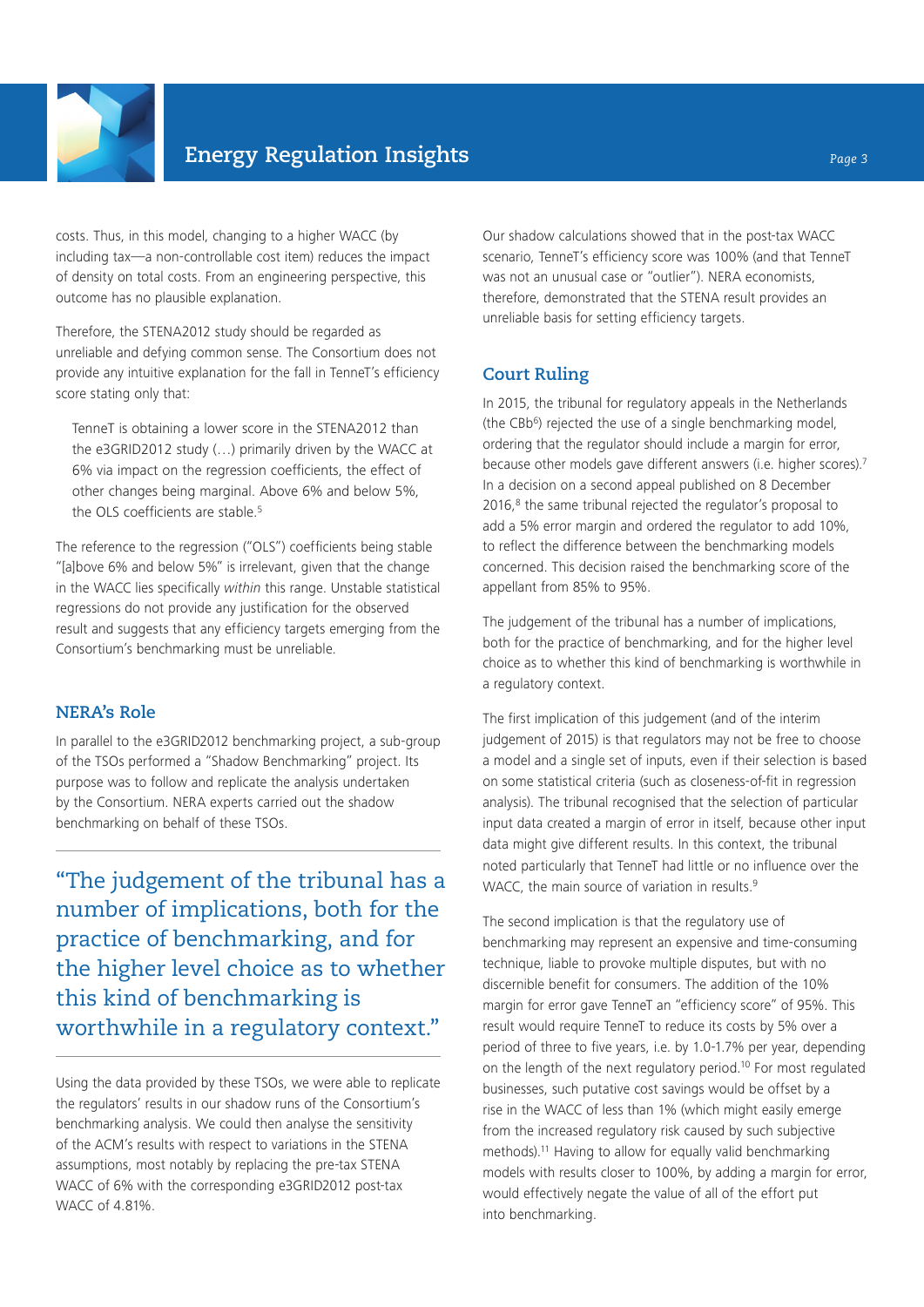

Of course, every utility regulator wants to ensure that imprudently incurred costs are not passed through to customers via higher prices. The Dutch tribunal's judgement suggests that benchmarking is not worth the effort to achieve such aims. It does not give regulators a shortcut that avoids detailed scrutiny of costs. Consumers would be better served by simpler, more objective methods of setting cost targets, such as longterm trends in Total Factor Productivity (to set annual rates of efficiency growth), and detailed, like-for-like comparisons of individual expenditures (to identify items that merit further investigation).

The CBb's latest judgement applies Dutch law to a specific decision by a national regulator, but the underlying economic concerns affect all benchmarking exercises and may raise similar issues under other national laws. The decision gives all regulators a reason to consider whether it is worth embarking on a benchmarking exercise, if it will not be reliable enough to define allowed costs without a substantial margin for error.

# **Box 1: DEA and Weight Restrictions**

Data Envelopment Analysis (DEA) uses a linear program to compare the outputs (or, in a different formulation, the costs) of a set of firms. Figure 1.1 shows broadly how it works for a purely illustrative example of oil refineries with two outputs.

Each of the dots represents a single oil refinery and shows how much it is able to produce from a single barrel of crude oil, assuming that it can split the barrel into only two products: heavy fuel oil and gas oil. The "frontier" of maximum outputs is defined by refineries A, B, C, D, and E, and the solid blue lines drawn between them. The efficiency of the "target" refinery, T, is calculated by constructing a "peer", P, as an average of refineries C and D. The peer produces outputs in the same proportions as refinery T, and so lies on a line drawn from the origin (0) through point T to the frontier. The efficiency score of refinery T is defined by its closeness to this peer, i.e. as the ratio of distance 0T to distance 0P—in this case about 85%.



Figure 1.2 shows the effect of restricting the weights that can be assigned to different outputs. In this case, refinery C represents the maximum allowed ratio of gas oil to heavy fuel oil. Refineries to the right and below the line 0C produce a higher ratio of gas oil to heavy fuel oil, but positions below the line 0C (in the shaded area) are discounted. Instead, refineries in this area are treated as if they lie on the line 0C.

Thus, refinery D lies on the frontier and would have a score of 100%. However, to abide by the weight restriction, it must be swung around to the position D\*, along the quarter circle marked by the dashed red line. At this point, it lies within the frontier defined by refinery C, and, therefore, has a score below 100% in this case, about 93%.

Imposing the weight restriction, therefore, affects the scores of some of the refineries (but not all), and removes some from the frontier, by shifting them into another part of the graph.

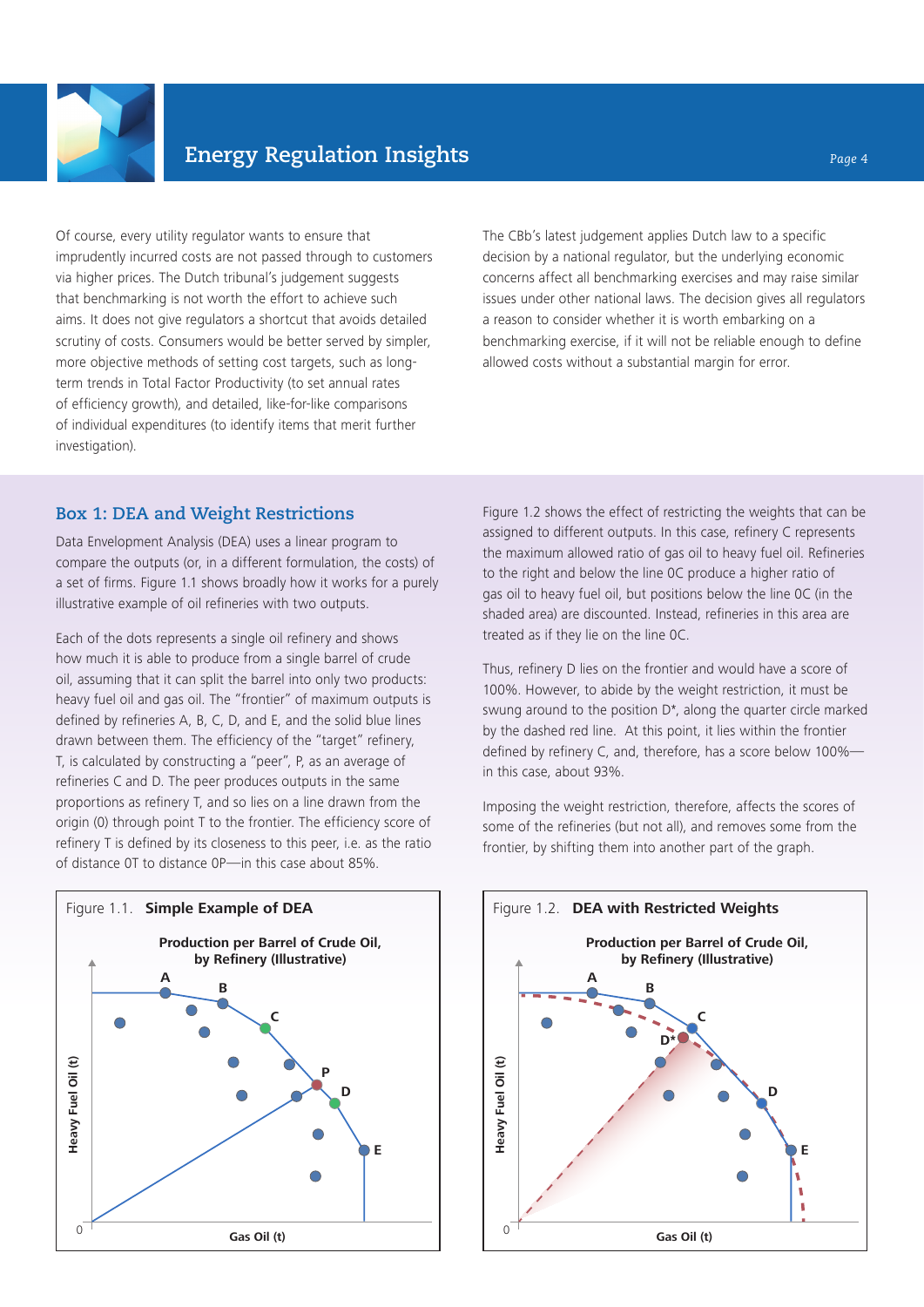

# **Endnotes**

- 1 Consortium (2016), *STENA2012–Benchmarking TenneT TSO 2007-2011*, Frontier Economics/Sumicsid/Consentec, p29. The previous score of 100% is taken from the e3GRID2012 results for TenneT NL, September 2013, p4. Note that the Consortium's report actually refers to an efficiency score of 83%, which is based on the "STENA2012 base case" scenario. The score of 85% used by ACM and inserted here for the sake of clarity is consistent with the Consortium's "STENA2012 excluding NorNed" scenario.
- 2 Unlike regression, DEA offers no statistics on the reliability of the results. For that reason alone, regulators often prefer DEA to regression, when analysing small samples of data (e.g. less than 50 observations). In a small sample, however, the absence of reliability statistics does not make the results of DEA any more reliable than those of regression. The absence of such statistics merely hides the underlying problem caused by the small sample size.
- 3 e3GRID2012 European TSO Benchmarking Study, July 2013, p43.
- 4 Density mainly affects a TSO's capex (and hence its costs of depreciation and return) by raising construction costs.
- 5 Frontier Economics/Sumicsid, STENA2012 Note on reports by Polynomics/NERA for TenneT, April 2014, p. 19.
- 6 College van Beroep voor het bedrijfsleven (in English, Industry Appeals Tribunal).
- 7 CBb (2015), *Interim Judgement (Tussenuitspraak)* on matters 13/855 and 13/865, Industry Appeals Tribunal (*College van Beroep voor het bedrijfsleven*), 11 August 2015, reference ECLI:NL:CBB:2015:272, available at Rechtspraak.nl.
- 8 CBb (2016), Judgement (Uitspraak) on matters 13/855-862 and 13/865-868, Industry Appeals Tribunal (College van Beroep voor het bedrijfsleven), 8 December 2016, reference ECLI:NL:CBB:2016:374, available at Rechtspraak.nl.
- 9 CBb (2016), paragraph 2.4.
- 10 The Dutch Electricity Law of 1998 obliges ACM to adopt a regulatory period of three to five years, and to set an X-factor that brings a regulated business's allowed revenue into line with its forecast of the business's costs by the end of that period. The X-factor applies to the regulated business's allowed revenue at the start of that period, rather than to its costs, and so may differ from the required rate of change in its costs.
- 11 This statement relies on a few basic assumptions about the cost structure of a regulated business, namely that half of total costs are made up of operating expenses, whilst the other half comprises a return on capital of 5% and depreciation based on an average asset life of around 30 years.

# **Contributor**

#### **Tomas Haug**

Director Berlin | +49 30 700 1506 10 tomas.haug@nera.com